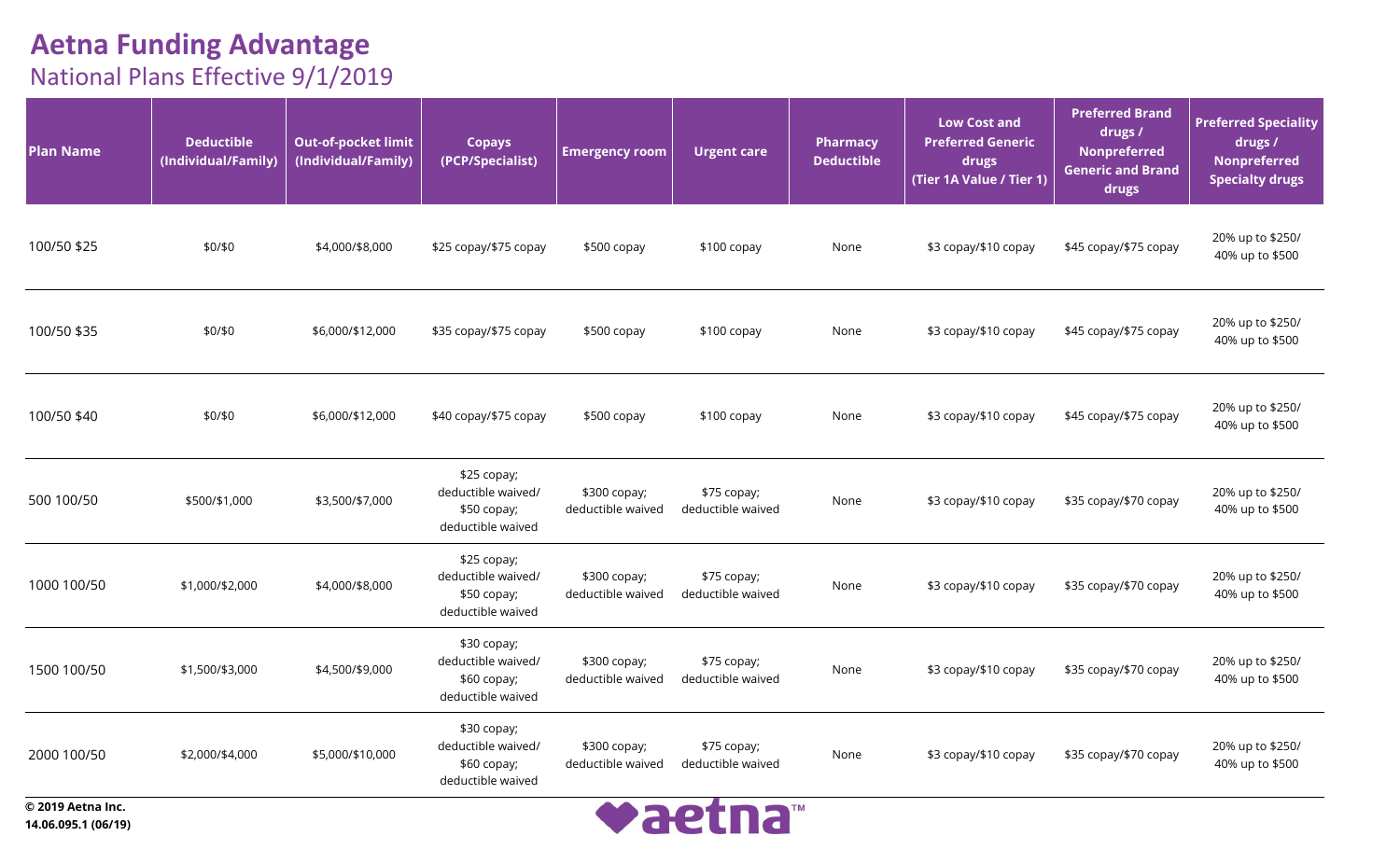| <b>Plan Name</b>  | <b>Deductible</b><br>(Individual/Family) | <b>Out-of-pocket limit</b><br>(Individual/Family) | <b>Copays</b><br>(PCP/Specialist)                                      | <b>Emergency room</b>             | <b>Urgent care</b>                | Pharmacy<br><b>Deductible</b> | <b>Low Cost and</b><br><b>Preferred Generic</b><br>drugs<br>(Tier_1A Value / Tier 1) | <b>Preferred Brand</b><br>drugs /<br>Nonpreferred<br><b>Generic and Brand</b><br>drugs | <b>Preferred Speciality</b><br>drugs /<br><b>Nonpreferred</b><br><b>Specialty drugs</b> |
|-------------------|------------------------------------------|---------------------------------------------------|------------------------------------------------------------------------|-----------------------------------|-----------------------------------|-------------------------------|--------------------------------------------------------------------------------------|----------------------------------------------------------------------------------------|-----------------------------------------------------------------------------------------|
| 2500 100/50       | \$2,500/\$5,000                          | \$5,500/\$11,000                                  | \$30 copay;<br>deductible waived/<br>\$60 copay;<br>deductible waived  | \$300 copay;<br>deductible waived | \$75 copay;<br>deductible waived  | None                          | \$3 copay/\$10 copay                                                                 | \$35 copay/\$70 copay                                                                  | 20% up to \$250/<br>40% up to \$500                                                     |
| 3000 100/50       | \$3,000/\$6,000                          | \$6,000/\$12,000                                  | \$30 copay;<br>deductible waived/<br>$$60$ copay;<br>deductible waived | \$300 copay;<br>deductible waived | \$75 copay;<br>deductible waived  | None                          | \$3 copay/\$10 copay                                                                 | \$35 copay/\$70 copay                                                                  | 20% up to \$250/<br>40% up to \$500                                                     |
| 4000 100/50       | \$4,000/\$8,000                          | \$6,500/\$13,000                                  | \$30 copay;<br>deductible waived/<br>\$60 copay;<br>deductible waived  | \$350 copay;<br>deductible waived | \$75 copay;<br>deductible waived  | None                          | \$3 copay/\$10 copay                                                                 | \$35 copay/\$70 copay                                                                  | 20% up to \$250/<br>40% up to \$500                                                     |
| 5000 100/50       | \$5,000/\$10,000                         | \$7,150/\$14,300                                  | \$30 copay;<br>deductible waived/<br>$$60$ copay;<br>deductible waived | \$350 copay;<br>deductible waived | \$75 copay;<br>deductible waived  | None                          | \$3 copay/\$10 copay                                                                 | \$45 copay/\$75 copay                                                                  | 20% up to \$250/<br>40% up to \$500                                                     |
| 6750 100/50       | \$6,750/\$13,500                         | \$7,500/\$15,000                                  | \$35 copay;<br>deductible waived/<br>\$70 copay;<br>deductible waived  | \$500 copay;<br>deductible waived | \$100 copay;<br>deductible waived | None                          | \$3 copay/\$10 copay                                                                 | \$45 copay/\$75 copay                                                                  | 20% up to \$250/<br>40% up to \$500                                                     |
| 500 80/50         | \$500/\$1,000                            | \$3,500/\$7,000                                   | \$30 copay;<br>deductible waived/<br>$$60$ copay;<br>deductible waived | \$300 copay;<br>deductible waived | \$75 copay;<br>deductible waived  | None                          | \$3 copay/\$10 copay                                                                 | \$35 copay/\$70 copay                                                                  | 20% up to \$250/<br>40% up to \$500                                                     |
| 1000 80/50        | \$1,000/\$2,000                          | \$4,000/\$8,000                                   | \$30 copay;<br>deductible waived/<br>\$60 copay;<br>deductible waived  | \$300 copay;<br>deductible waived | \$75 copay;<br>deductible waived  | None                          | \$3 copay/\$10 copay                                                                 | \$35 copay/\$70 copay                                                                  | 20% up to \$250/<br>40% up to \$500                                                     |
| © 2019 Aetna Inc. |                                          |                                                   |                                                                        |                                   | <b>IN A CHAIR OF THE STATE</b>    |                               |                                                                                      |                                                                                        |                                                                                         |

**14.06.095.1 (06/19)**

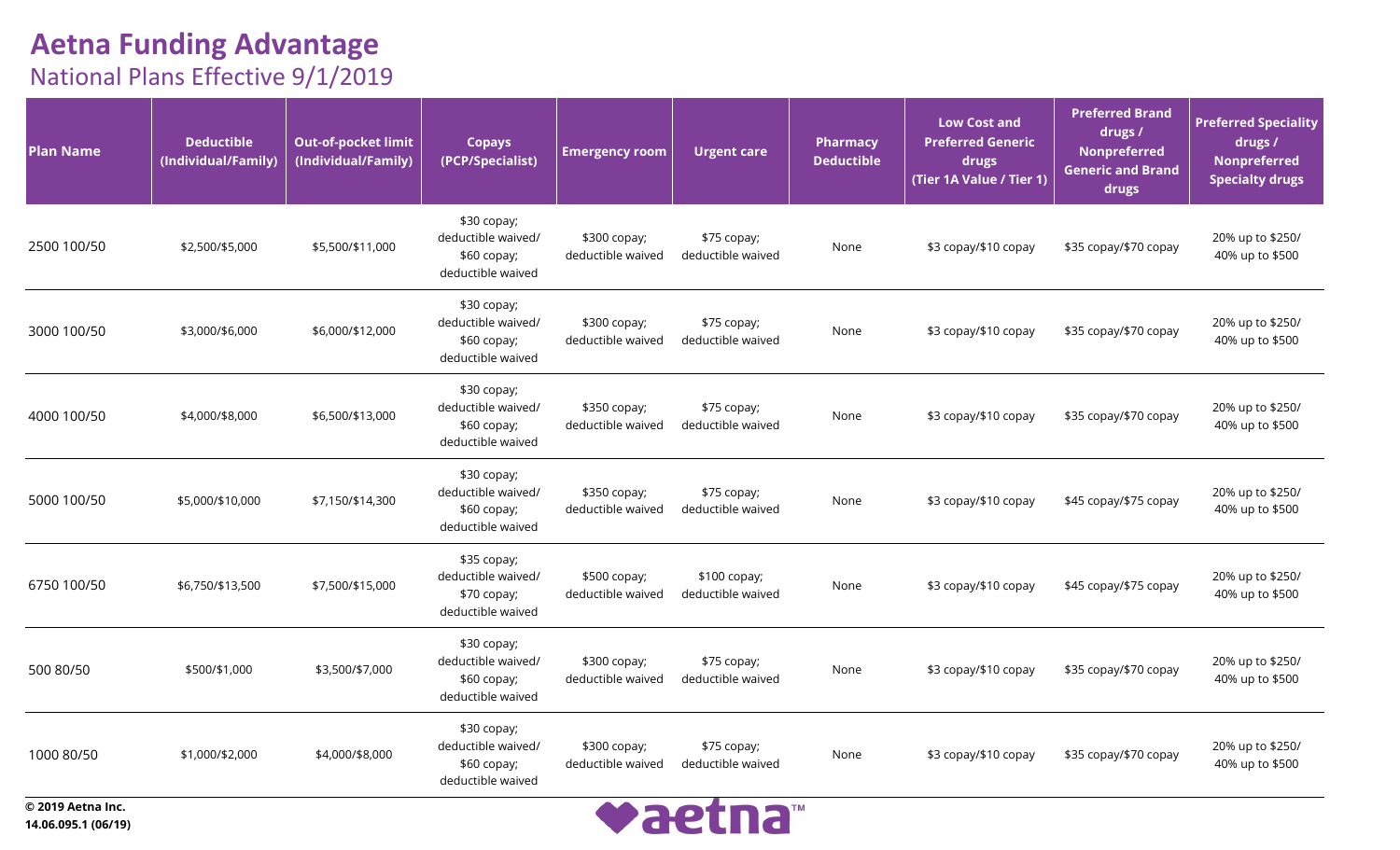| <b>Plan Name</b>  | <b>Deductible</b><br>(Individual/Family) | <b>Out-of-pocket limit</b><br>(Individual/Family) | <b>Copays</b><br>(PCP/Specialist)                                      | <b>Emergency room</b>             | <b>Urgent care</b>                 | Pharmacy<br><b>Deductible</b> | <b>Low Cost and</b><br><b>Preferred Generic</b><br>drugs<br>(Tier 1A Value / Tier 1) | <b>Preferred Brand</b><br>drugs /<br><b>Nonpreferred</b><br><b>Generic and Brand</b><br>drugs | <b>Preferred Speciality</b><br>drugs /<br><b>Nonpreferred</b><br><b>Specialty drugs</b> |
|-------------------|------------------------------------------|---------------------------------------------------|------------------------------------------------------------------------|-----------------------------------|------------------------------------|-------------------------------|--------------------------------------------------------------------------------------|-----------------------------------------------------------------------------------------------|-----------------------------------------------------------------------------------------|
| 1500 80/50        | \$1,500/\$3,000                          | \$4,500/\$9,000                                   | \$30 copay;<br>deductible waived/<br>\$60 copay;<br>deductible waived  | \$300 copay;<br>deductible waived | \$75 copay;<br>deductible waived   | None                          | \$3 copay/\$10 copay                                                                 | \$35 copay/\$70 copay                                                                         | 20% up to \$250/<br>40% up to \$500                                                     |
| 2500 80/50        | \$2,500/\$5,000                          | \$5,500/\$11,000                                  | $$30$ copay;<br>deductible waived/<br>\$60 copay;<br>deductible waived | \$300 copay;<br>deductible waived | \$75 copay;<br>deductible waived   | None                          | \$3 copay/\$10 copay                                                                 | \$45 copay/\$75 copay                                                                         | 20% up to \$250/<br>40% up to \$500                                                     |
| 3500 80/50        | \$3,500/\$7,000                          | \$6,500/\$13,000                                  | \$30 copay;<br>deductible waived/<br>\$60 copay;<br>deductible waived  | \$300 copay;<br>deductible waived | \$75 copay;<br>deductible waived   | None                          | \$3 copay/\$10 copay                                                                 | \$45 copay/\$75 copay                                                                         | 20% up to \$250/<br>40% up to \$500                                                     |
| 5000 80/50        | \$5,000/\$10,000                         | \$7,150/\$14,300                                  | \$35 copay;<br>deductible waived/<br>\$70 copay;<br>deductible waived  | \$350 copay;<br>deductible waived | \$75 copay;<br>deductible waived   | None                          | \$3 copay/\$10 copay                                                                 | \$45 copay/\$75 copay                                                                         | 20% up to \$250/<br>40% up to \$500                                                     |
| 6750 80/50        | \$6,750/\$13,500                         | \$7,500/\$15,000                                  | \$40 copay;<br>deductible waived/<br>\$80 copay;<br>deductible waived  | \$500 copay;<br>deductible waived | \$100 copay;<br>deductible waived  | None                          | \$3 copay/\$10 copay                                                                 | \$45 copay/\$75 copay                                                                         | 20% up to \$250/<br>40% up to \$500                                                     |
| 7350 80/50        | \$7,350/\$14,700                         | \$7,900/\$15,800                                  | \$45 copay;<br>deductible waived/<br>\$90 copay;<br>deductible waived  | \$500 copay;<br>deductible waived | $$100$ copay;<br>deductible waived | None                          | \$3 copay/\$10 copay                                                                 | \$50 copay/\$80 copay                                                                         | 20% up to \$250/<br>40% up to \$500                                                     |
| 2750 70/50        | \$2,750/\$5,500                          | \$5,500/\$11,000                                  | \$35 copay;<br>deductible waived/<br>\$70 copay;<br>deductible waived  | \$500 copay;<br>deductible waived | \$100 copay;<br>deductible waived  | None                          | \$3 copay/\$10 copay                                                                 | \$45 copay/\$75 copay                                                                         | 20% up to \$250/<br>40% up to \$500                                                     |
| © 2019 Aetna Inc. |                                          |                                                   |                                                                        |                                   | <b>IN A CHAIR OF THE STATE</b>     |                               |                                                                                      |                                                                                               |                                                                                         |

**14.06.095.1 (06/19)**

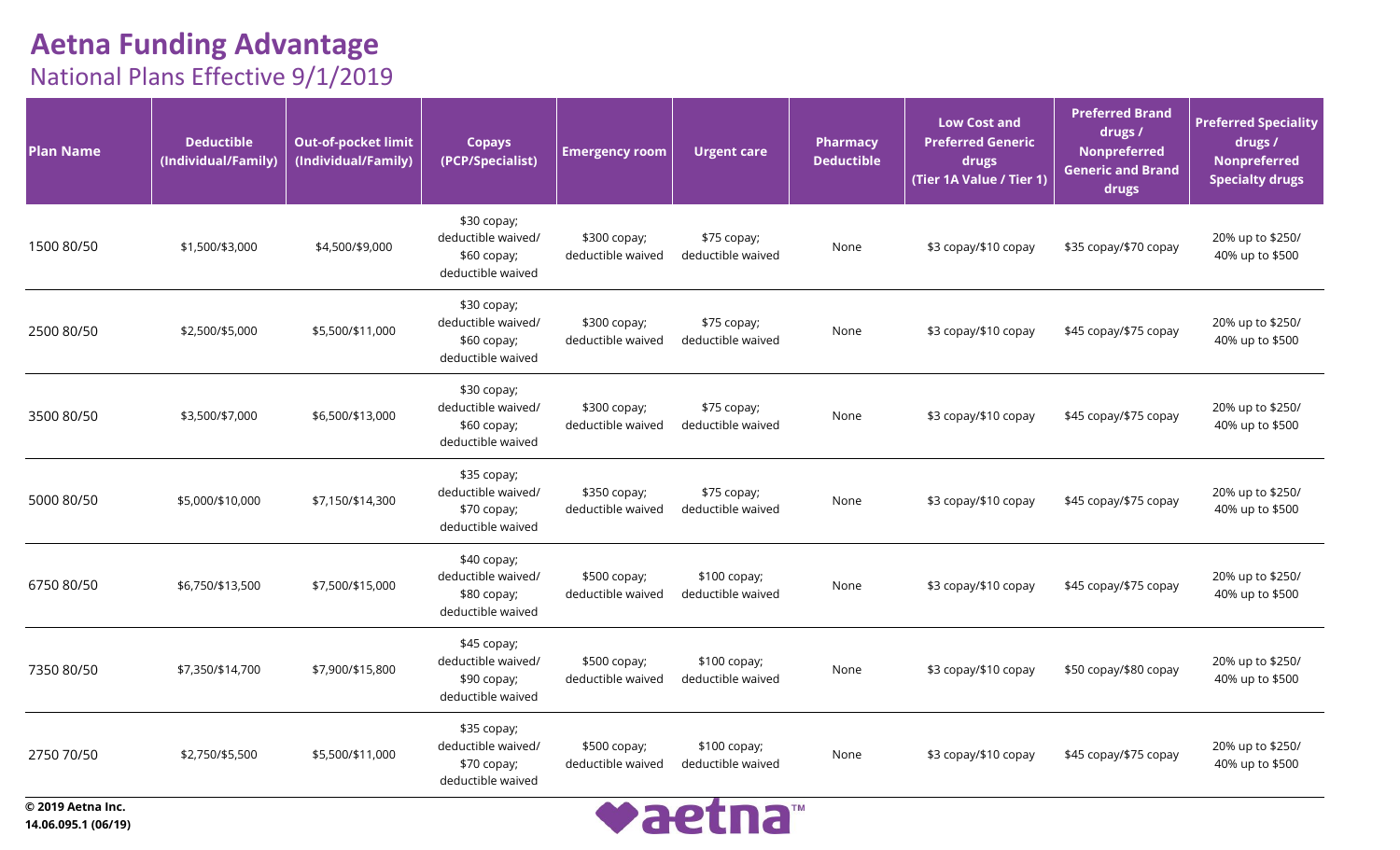| <b>Plan Name</b>            | <b>Deductible</b><br>(Individual/Family) | <b>Out-of-pocket limit</b><br>(Individual/Family) | <b>Copays</b><br>(PCP/Specialist)                                     | <b>Emergency room</b>             | <b>Urgent care</b>                 | Pharmacy<br><b>Deductible</b> | <b>Low Cost and</b><br><b>Preferred Generic</b><br>drugs<br>(Tier 1A Value / Tier 1) | <b>Preferred Brand</b><br>drugs /<br><b>Nonpreferred</b><br><b>Generic and Brand</b><br>drugs | <b>Preferred Speciality</b><br>drugs /<br><b>Nonpreferred</b><br><b>Specialty drugs</b> |
|-----------------------------|------------------------------------------|---------------------------------------------------|-----------------------------------------------------------------------|-----------------------------------|------------------------------------|-------------------------------|--------------------------------------------------------------------------------------|-----------------------------------------------------------------------------------------------|-----------------------------------------------------------------------------------------|
| 4000 70/50                  | \$4,000/\$8,000                          | \$6,850/\$13,700                                  | \$35 copay;<br>deductible waived/<br>\$70 copay;<br>deductible waived | \$500 copay;<br>deductible waived | $$100$ copay;<br>deductible waived | None                          | \$3 copay/\$10 copay                                                                 | \$45 copay/\$75 copay                                                                         | 20% up to \$250/<br>40% up to \$500                                                     |
| 2750 50/50                  | \$2,750/\$5,500                          | \$6,750/\$13,500                                  | \$40 copay;<br>deductible waived/<br>\$80 copay;<br>deductible waived | \$500 copay;<br>deductible waived | \$100 copay;<br>deductible waived  | None                          | \$3 copay/\$10 copay                                                                 | \$50 copay/\$80 copay                                                                         | 50% up to \$250/<br>50% up to \$500                                                     |
| 4500 50/50                  | \$4,500/\$9,000                          | \$7,350/\$14,700                                  | \$40 copay;<br>deductible waived/<br>\$80 copay;<br>deductible waived | \$500 copay;<br>deductible waived | $$100$ copay;<br>deductible waived | None                          | \$3 copay/\$10 copay                                                                 | \$50 copay/\$80 copay                                                                         | 50% up to \$250/<br>50% up to \$500                                                     |
| 2500 100/50<br>IntRx        | \$2,500/\$5,000                          | \$5,500/\$11,000                                  | \$25 copay;<br>deductible waived/<br>\$65 copay after<br>deductible   | $$300$ copay<br>after deductible  | \$75 copay;<br>deductible waived   | Integrated with<br>Medical    | \$3 copay;<br>deductible waived/<br>\$10 copay;<br>deductible waived                 | \$45 copay<br>after deductible/<br>\$75 copay<br>after deductible                             | 20% up to \$250<br>after deductible/<br>40% up to \$500<br>after deductible             |
| 3500 100/50<br><b>IntRx</b> | \$3,500/\$7,000                          | \$6,500/\$13,000                                  | \$25 copay;<br>deductible waived/\$65<br>copay<br>after deductible    | \$300 copay<br>after deductible   | \$75 copay;<br>deductible waived   | Integrated with<br>Medical    | \$3 copay;<br>deductible waived/<br>\$10 copay;<br>deductible waived                 | \$45 copay<br>after deductible/<br>\$75 copay<br>after deductible                             | 20% up to \$250<br>after deductible/<br>40% up to \$500<br>after deductible             |
| 5000 100/50<br><b>IntRx</b> | \$5,000/\$10,000                         | \$6,850/\$13,700                                  | \$25 copay;<br>deductible waived/<br>\$65 copay<br>after deductible   | \$300 copay<br>after deductible   | \$75 copay;<br>deductible waived   | Integrated with<br>Medical    | \$3 copay;<br>deductible waived/<br>\$10 copay;<br>deductible waived                 | \$45 copay<br>after deductible/<br>\$75 copay<br>after deductible                             | 20% up to \$250<br>after deductible/<br>40% up to \$500<br>after deductible             |
| 6250 100/50<br><b>IntRx</b> | \$6,250/\$12,500                         | \$6,850/\$13,700                                  | \$25 copay;<br>deductible waived/<br>\$65 copay<br>after deductible   | \$300 copay<br>after deductible   | \$75 copay;<br>deductible waived   | Integrated with<br>Medical    | \$3 copay;<br>deductible waived/<br>$$10$ copay;<br>deductible waived                | \$45 copay<br>after deductible/<br>\$75 copay<br>after deductible                             | 20% up to \$250<br>after deductible/<br>40% up to \$500<br>after deductible             |

**© 2019 Aetna Inc. 14.06.095.1 (06/19)**

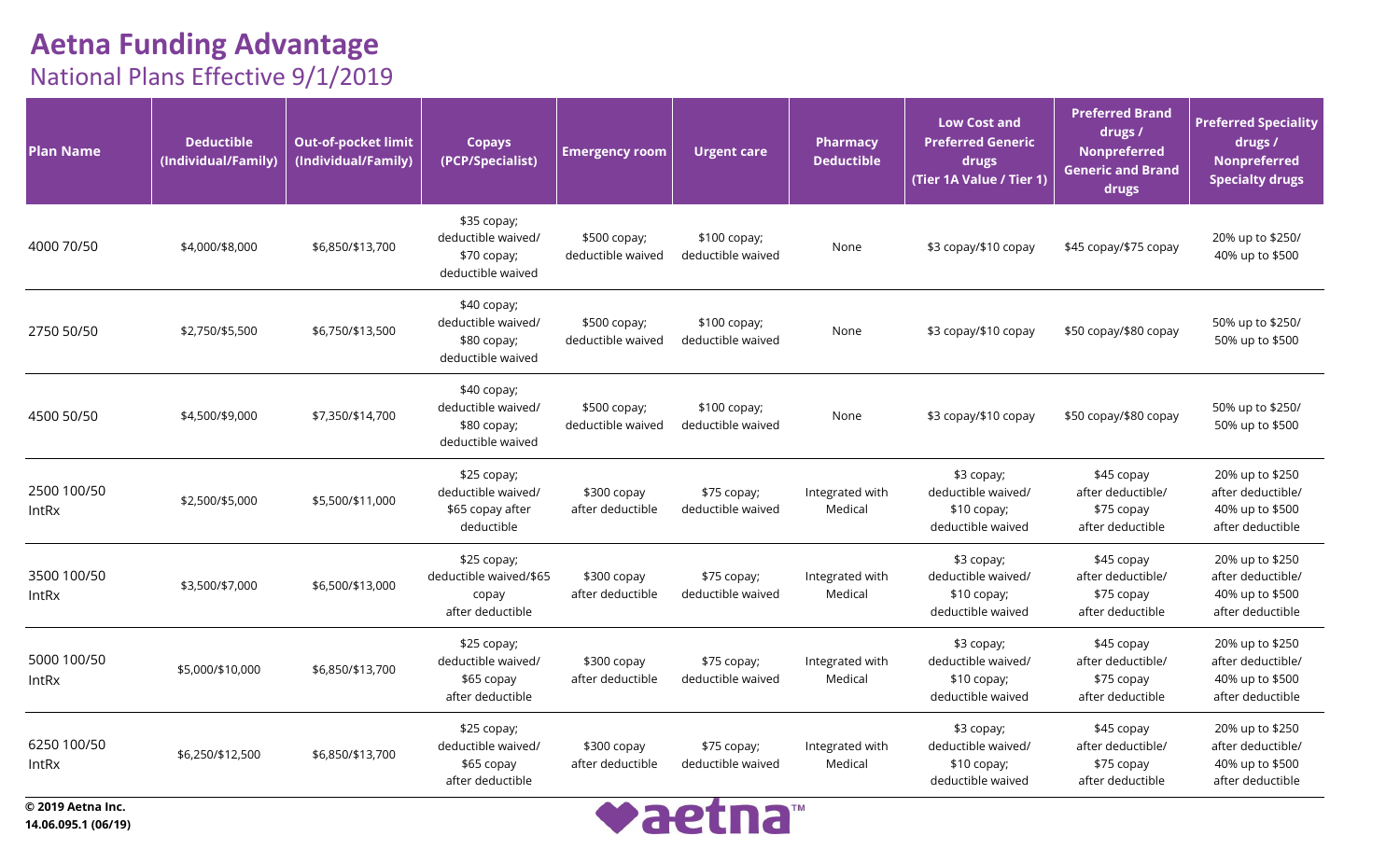| <b>Plan Name</b>       | <b>Deductible</b><br>(Individual/Family) | <b>Out-of-pocket limit</b><br>(Individual/Family) | <b>Copays</b><br>(PCP/Specialist)                                    | <b>Emergency room</b>               | <b>Urgent care</b>                  | <b>Pharmacy</b><br><b>Deductible</b> | <b>Low Cost and</b><br><b>Preferred Generic</b><br>drugs<br>(Tier 1A Value / Tier 1) | <b>Preferred Brand</b><br>drugs /<br><b>Nonpreferred</b><br><b>Generic and Brand</b><br>drugs | <b>Preferred Speciality</b><br>drugs /<br>Nonpreferred<br><b>Specialty drugs</b> |
|------------------------|------------------------------------------|---------------------------------------------------|----------------------------------------------------------------------|-------------------------------------|-------------------------------------|--------------------------------------|--------------------------------------------------------------------------------------|-----------------------------------------------------------------------------------------------|----------------------------------------------------------------------------------|
| 6750 100/50<br>IntRx   | \$6,750/\$13,500                         | \$7,350/\$14,700                                  | \$35 copay;<br>deductible waived/<br>\$70 copay<br>after deductible  | \$500 copay<br>after deductible     | $$100$ copay;<br>deductible waived  | Integrated with<br>Medical           | \$3 copay;<br>deductible waived/<br>$$10$ copay;<br>deductible waived                | \$45 copay<br>after deductible/<br>\$75 copay<br>after deductible                             | 20% up to \$250<br>after deductible/<br>40% up to \$500<br>after deductible      |
| 7350 100/50<br>IntRx   | \$7,350/\$14,700                         | \$7,900/\$15,800                                  | $$40$ copay;<br>deductible waived/<br>\$80 copay<br>after deductible | \$500 copay<br>after deductible     | $$100$ copay;<br>deductible waived  | Integrated with<br>Medical           | \$3 copay;<br>deductible waived/<br>\$10 copay;<br>deductible waived                 | \$45 copay<br>after deductible/<br>\$75 copay<br>after deductible                             | 20% up to \$250<br>after deductible/<br>40% up to \$500<br>after deductible      |
| 1500 HSA 100/50        | \$1,500/\$3,000                          | \$3,275/\$6,550                                   | \$25 copay<br>after deductible/<br>\$50 copay<br>after deductible    | \$300 copay<br>after deductible     | \$75 copay<br>after deductible      | Integrated with<br>Medical           | \$3 copay<br>after deductible/<br>\$10 copay<br>after deductible                     | \$45 copay<br>after deductible/<br>\$75 copay<br>after deductible                             | 20% up to \$250<br>after deductible/<br>40% up to \$500<br>after deductible      |
| 2000 HSA 100/50        | \$2,000/\$4,000                          | \$3,275/\$6,550                                   | \$30 copay<br>after deductible/<br>\$60 copay<br>after deductible    | \$300 copay<br>after deductible     | \$75 copay<br>after deductible      | Integrated with<br>Medical           | \$3 copay<br>after deductible/<br>\$10 copay<br>after deductible                     | \$45 copay<br>after deductible/<br>\$75 copay<br>after deductible                             | 20% up to \$250<br>after deductible/<br>40% up to \$500<br>after deductible      |
| 2500 HSA 100/50        | \$2,500/\$5,000                          | \$3,275/\$6,550                                   | Covered in full<br>after deductible                                  | Covered in full<br>after deductible | Covered in full<br>after deductible | Integrated with<br>Medical           | \$3 copay<br>after deductible/<br>\$10 copay<br>after deductible                     | \$45 copay<br>after deductible/<br>\$75 copay<br>after deductible                             | 20% up to \$250<br>after deductible/<br>40% up to \$500<br>after deductible      |
| 4000 HSA 100/50<br>Emb | \$4,000/\$8,000                          | \$6,750/\$13,500                                  | Covered in full<br>after deductible                                  | \$300 copay<br>after deductible     | Covered in full<br>after deductible | Integrated with<br>Medical           | \$3 copay<br>after deductible/<br>\$10 copay<br>after deductible                     | \$50 copay<br>after deductible/<br>\$80 copay<br>after deductible                             | 20% up to \$250<br>after deductible/<br>40% up to \$500<br>after deductible      |
| 6250 HSA 100/50<br>Emb | \$6,250/\$12,500                         | \$6,750/\$13,500                                  | Covered in full<br>after deductible                                  | Covered in full<br>after deductible | Covered in full<br>after deductible | Integrated with<br>Medical           | \$3 copay<br>after deductible/<br>\$10 copay<br>after deductible                     | \$50 copay<br>after deductible/<br>\$80 copay<br>after deductible                             | 20% up to \$250<br>after deductible/<br>40% up to \$500<br>after deductible      |

**© 2019 Aetna Inc. 14.06.095.1 (06/19)**

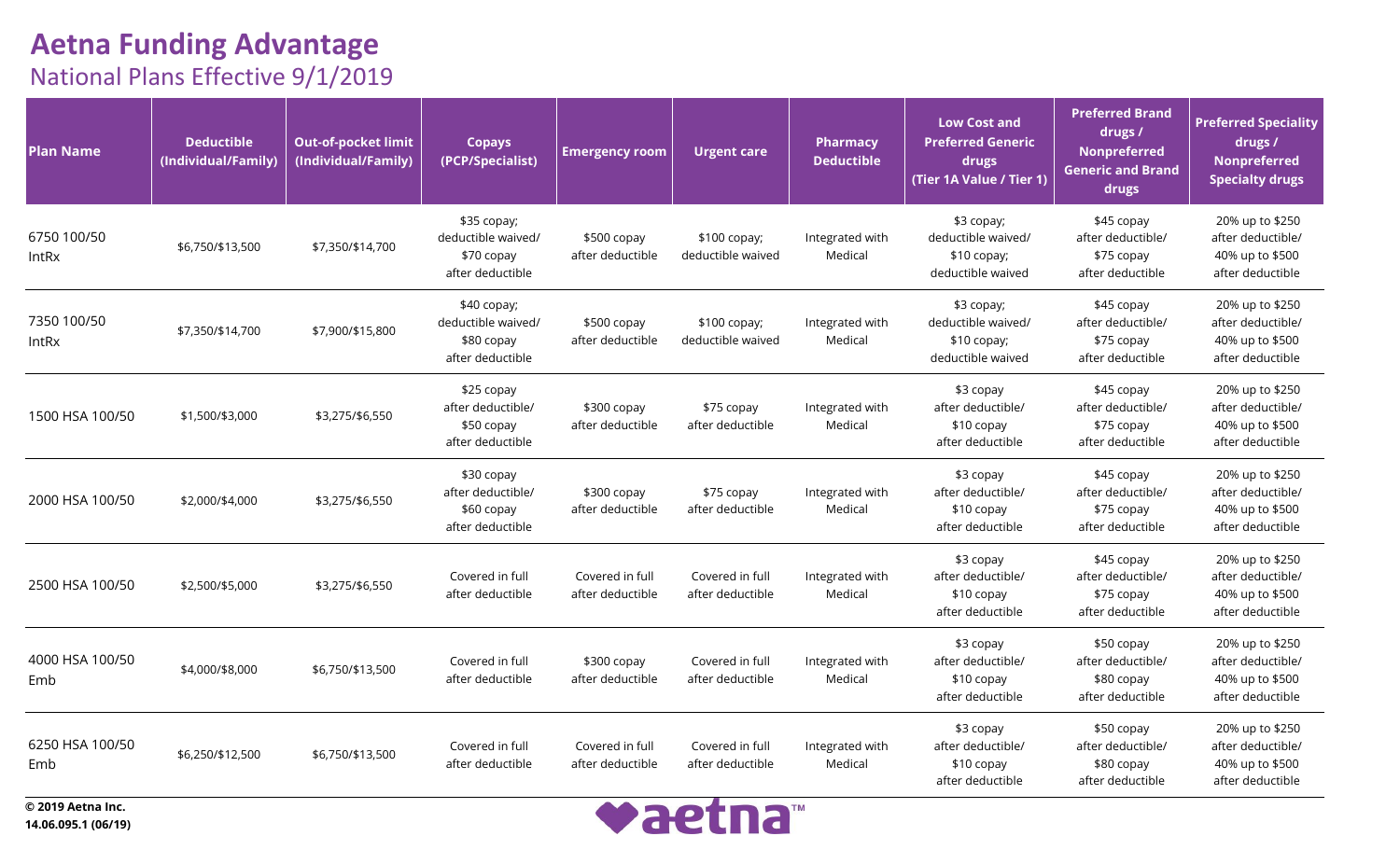| <b>Plan Name</b>      | <b>Deductible</b><br>(Individual/Family) | <b>Out-of-pocket limit</b><br>(Individual/Family) | <b>Copays</b><br>(PCP/Specialist)                                 | <b>Emergency room</b>   | <b>Urgent care</b>      | <b>Pharmacy</b><br><b>Deductible</b> | <b>Low Cost and</b><br><b>Preferred Generic</b><br>drugs<br>(Tier 1A Value / Tier 1) | <b>Preferred Brand</b><br>drugs /<br><b>Nonpreferred</b><br><b>Generic and Brand</b><br>drugs | <b>Preferred Speciality</b><br>drugs /<br><b>Nonpreferred</b><br><b>Specialty drugs</b> |
|-----------------------|------------------------------------------|---------------------------------------------------|-------------------------------------------------------------------|-------------------------|-------------------------|--------------------------------------|--------------------------------------------------------------------------------------|-----------------------------------------------------------------------------------------------|-----------------------------------------------------------------------------------------|
| 2750 HSA 80/50<br>Emb | \$2,750/\$5,500                          | \$6,750/\$13,500                                  | \$30 copay<br>after deductible/<br>\$60 copay<br>after deductible | 20% after<br>deductible | 20% after<br>deductible | Integrated with<br>Medical           | \$3 copay<br>after deductible/<br>\$10 copay<br>after deductible                     | \$45 copay<br>after deductible/<br>\$75 copay<br>after deductible                             | 20% up to \$250<br>after deductible/<br>40% up to \$500<br>after deductible             |
| 3750 HSA 80/50<br>Emb | \$3,750/\$7,500                          | \$6,750/\$13,500                                  | \$30 copay<br>after deductible/<br>\$60 copay<br>after deductible | 20% after<br>deductible | 20% after<br>deductible | Integrated with<br>Medical           | \$3 copay<br>after deductible/<br>\$10 copay<br>after deductible                     | \$50 copay<br>after deductible/<br>\$80 copay<br>after deductible                             | 20% up to \$250<br>after deductible/<br>40% up to \$500<br>after deductible             |
| 5500 HSA 80/50<br>Emb | \$5,500/\$11,000                         | \$6,750/\$13,500                                  | \$35 copay<br>after deductible/<br>\$70 copay<br>after deductible | 20% after<br>deductible | 20% after<br>deductible | Integrated with<br>Medical           | \$3 copay<br>after deductible/<br>\$10 copay<br>after deductible                     | \$50 copay<br>after deductible/<br>\$80 copay<br>after deductible                             | 20% up to \$250<br>after deductible/<br>40% up to \$500<br>after deductible             |
| 5750 HSA 70/50<br>Emb | \$5,750/\$11,500                         | \$6,750/\$13,500                                  | \$35 copay<br>after deductible/<br>\$70 copay<br>after deductible | 30% after<br>deductible | 30% after<br>deductible | Integrated with<br>Medical           | \$3 copay<br>after deductible/<br>\$10 copay<br>after deductible                     | \$50 copay<br>after deductible/<br>\$80 copay<br>after deductible                             | 20% up to \$250<br>after deductible/<br>40% up to \$500<br>after deductible             |
| 6250 HSA 70/50<br>Emb | \$6,250/\$12,500                         | \$6,750/\$13,500                                  | \$40 copay<br>after deductible/<br>\$80 copay<br>after deductible | 30% after<br>deductible | 30% after<br>deductible | Integrated with<br>Medical           | \$3 copay<br>after deductible/<br>\$10 copay<br>after deductible                     | \$50 copay<br>after deductible/<br>\$80 copay<br>after deductible                             | 20% up to \$250<br>after deductible/<br>40% up to \$500<br>after deductible             |